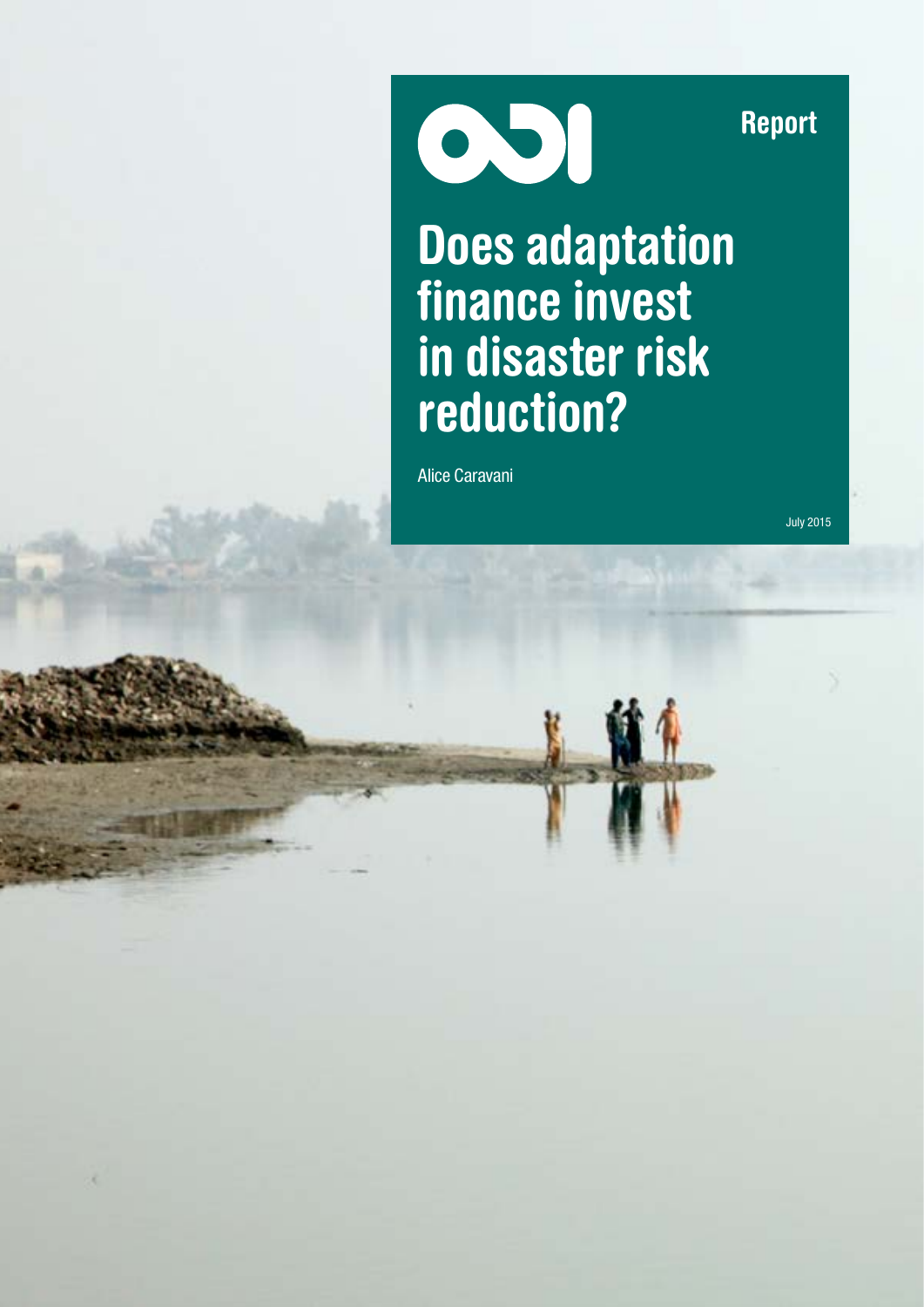Overseas Development Institute 203 Blackfriars Road London SE1 8NJ

Tel. +44 (0) 20 7922 0300 Fax. +44 (0) 20 7922 0399 E-mail: [info@odi.org.uk](mailto:info@odi.org.uk)

<www.odi.org> <www.odi.org/facebook> <www.odi.org/twitter>

Readers are encouraged to reproduce material from ODI Reports for their own publications, as long as they are not being sold commercially. As copyright holder, ODI requests due acknowledgement and a copy of the publication. For online use, we ask readers to link to the original resource on the ODI website. The views presented in this paper are those of the author(s) and do not necessarily represent the views of ODI.

© Overseas Development Institute 2015. This work is licensed under a Creative Commons Attribution-NonCommercial Licence (CC BY-NC 3.0).

ISSN: 2052-7209

Cover photo: Department for International Development 2010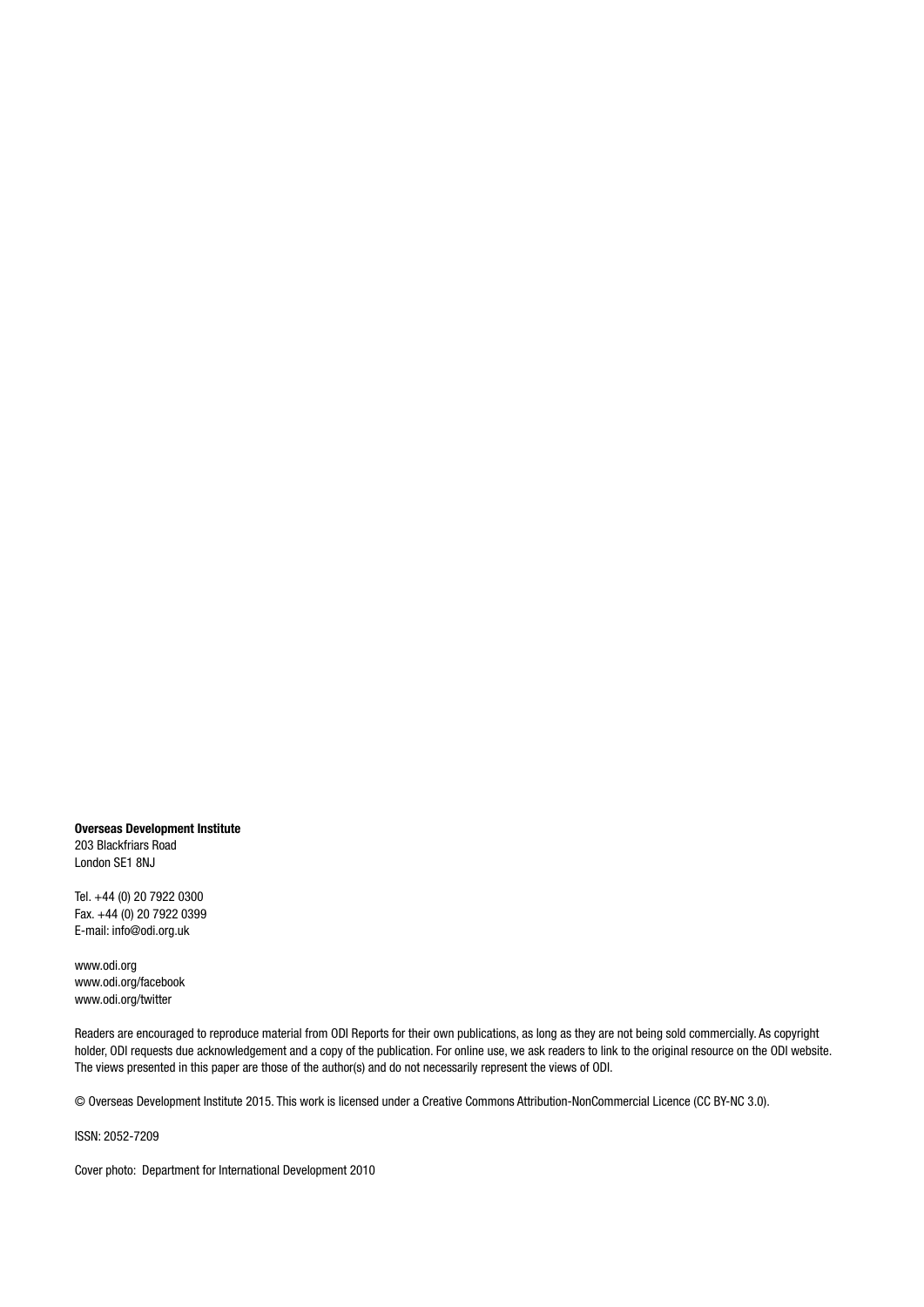### **Contents**

| Acknowledgements<br><b>Executive summary</b> |                                                                  |    |  |  |
|----------------------------------------------|------------------------------------------------------------------|----|--|--|
|                                              |                                                                  |    |  |  |
| 2.                                           | The role of adaptation funds in directly supporting DRR          | 9  |  |  |
| 3.                                           | Methodology                                                      | 11 |  |  |
| 4.                                           | Multilateral adaptation finance targeted at DRR (2006-2014)      | 12 |  |  |
| 5.                                           | Who has benefitted from DRR investment through adaptation funds? | 17 |  |  |
|                                              | <b>Conclusions</b>                                               | 20 |  |  |
|                                              | References                                                       |    |  |  |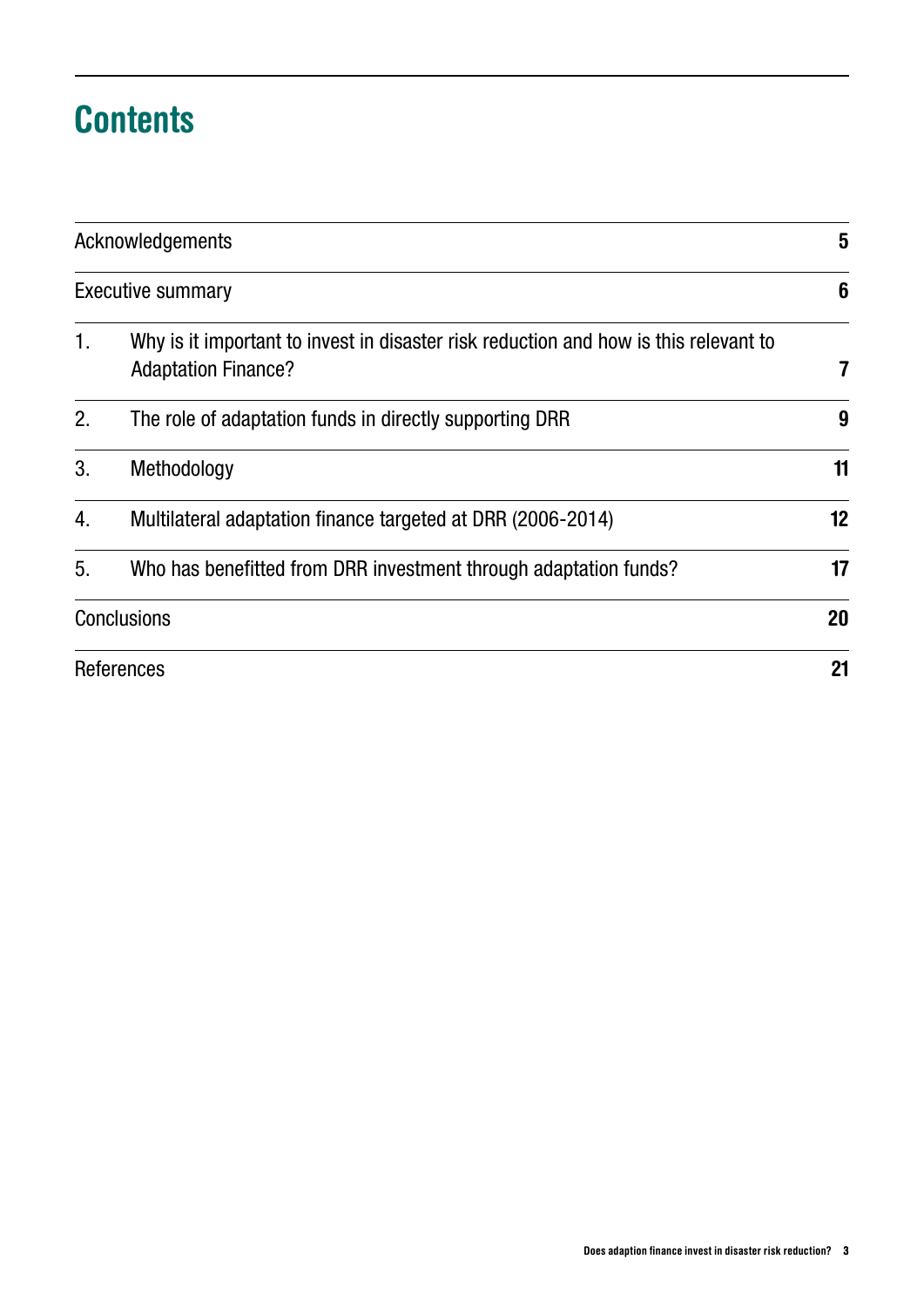### List of tables, figures and boxes

### Tables Table 1: [Adaptation funds and DRR support at a glance](#page-9-0) 10 and 10 and 10 and 10 and 10 and 10 and 10 and 10 and 10 and 10 and 10 and 10 and 10 and 10 and 10 and 10 and 10 and 10 and 10 and 10 and 10 and 10 and 10 and 10 and Figures **Figure 1:** [Adaptation finance by sector](#page-11-0) 12 Figure 2: [Amounts allocated to Disaster Risk Reduction in adaptation funds \(2006-2014\)](#page-12-0) 13 Figure 3: Number of DRR projects financed via adaptation funds compared to those financed via Official Development [Assistance \(ODA\)](#page-12-0) 14 Figure 4: [DRR integration into multi-sectorial adaptation activities \(2006-2014\)](#page-14-0) 15 Figure 5: [Prioritised sectors where DRR is most integrated in multi-sectorial activities \(2006-2014\)](#page-15-0) 16 Figure 6: [Regional allocation of DRR through adaptation funds \(2006-2014\)](#page-16-0) 17 Figure 7: [Allocation of DRR finance through adaptation funds by country income level \(2006-2014\)](#page-17-0) 18 Figure 8: [Top recipients of DRR finance and their vulnerability ranking \(low number = high vulnerability\) \(2006-2014\)](#page-17-0) 19 Figure 9: [Categories of DRR recipient countries \(2006-2014\)](#page-19-0) 19

### Boxes

Box 1: [Climate finance projects that fund DRR](#page-13-0) 14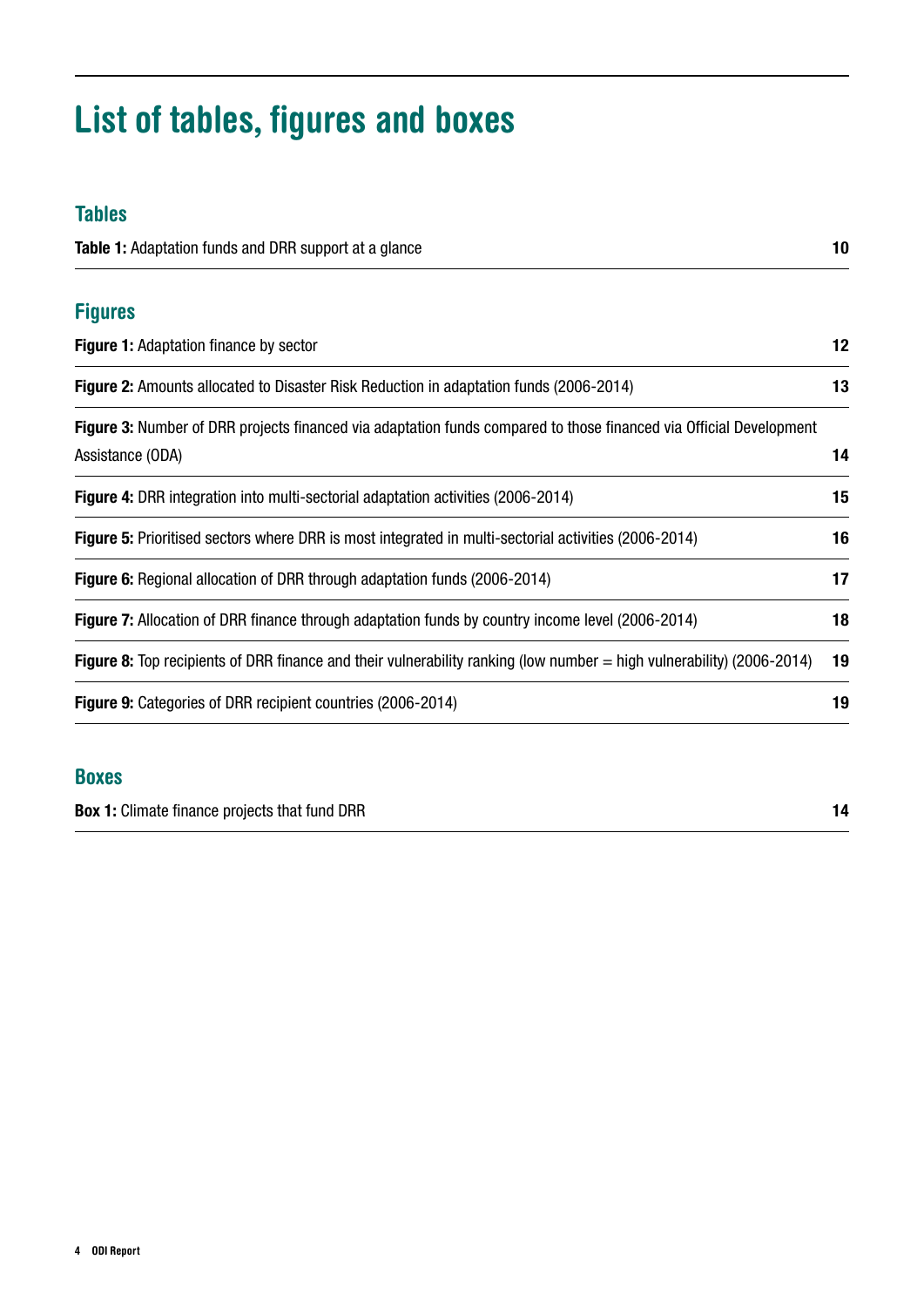### <span id="page-4-0"></span>Acknowledgements

The author is grateful for the valuable comments provided by Tom Mitchell, Smita Nakhooda, Charlene Watson (ODI) and Paul May.

Thanks also to Graham Banton and Sam Barnard (ODI) for their crucial help in the production process.

The author would welcome feedback and responses on this paper from climate finance and disaster risk reduction experts and researchers.

Please contact the author at [a.caravani@odi.org.u](mailto:a.caravani@odi.org.uk)k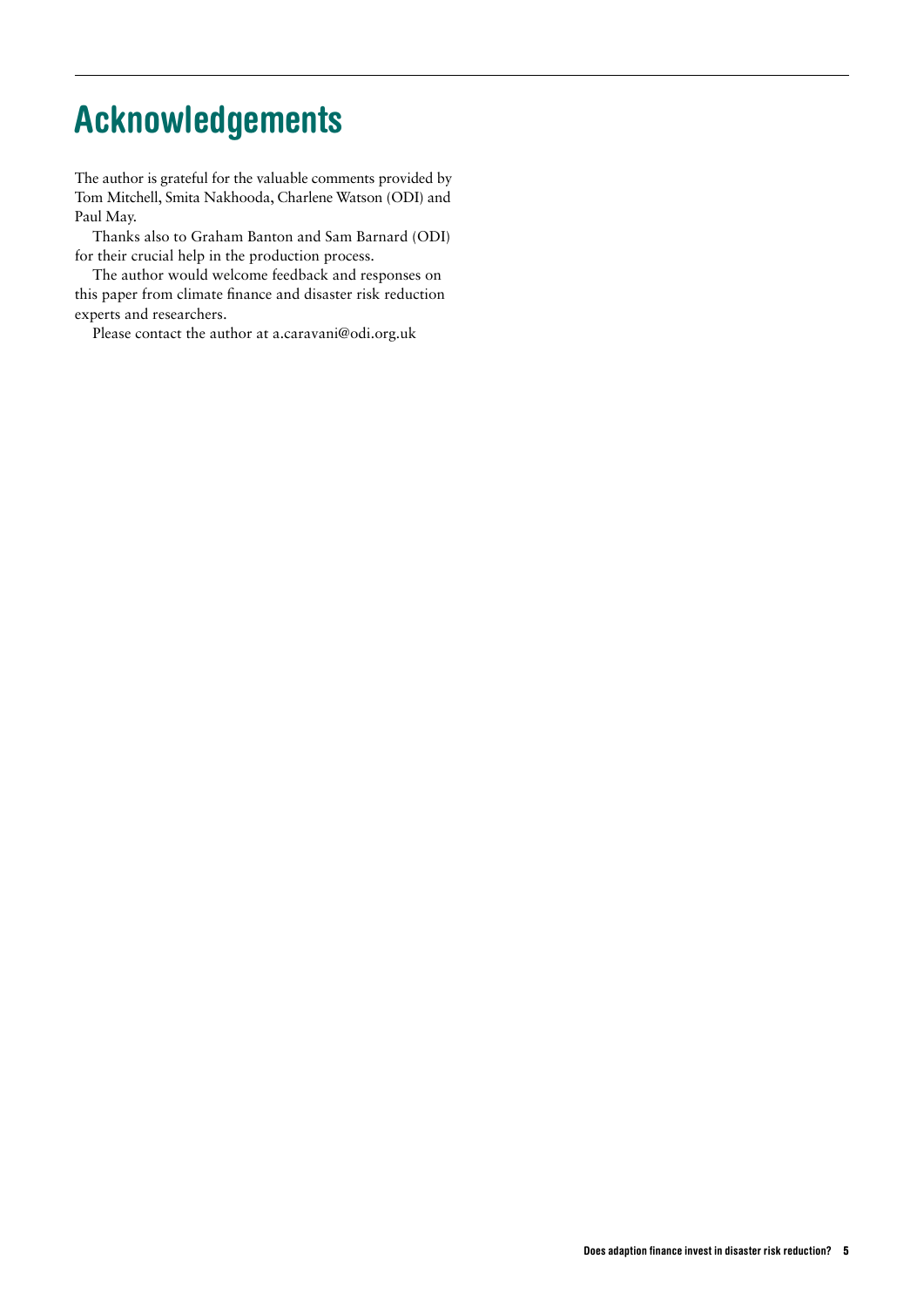## <span id="page-5-0"></span>Executive summary

When dealing with natural disasters, the focus of international aid<sup>1</sup> is on responding to a disaster, rather than reducing the potential impacts before it occurs. There is a gap for disaster risk reduction (DRR) financing, which could be filled by adaptation funds that have the capacity to invest directly in DRR activities and to integrate DRR into their other activities. Between 2002 and 2014, approximately 13% of total multilateral adaptation finance had a primary focus on DRR activities (US\$ 405 million). This makes DRR the second most funded activity after agriculture. In addition, DRR activities are often integrated into other projects.

This analysis suggests that water and coastal protection are the sectors where DRR is most integrated. DRR investments through adaptation funds appear to be more focused on the poorest countries in comparison to DRR

finance from international aid. This was particularly the case for Small Island Developing States (SIDS). DRR channelled through adaptation funds also appears to prioritise activities related to the understanding of risks with a preventive aim, while DRR channelled through international aid prioritises effective responses after a disaster has occurred.

While there is a strong emphasis on the integration of DRR measures in national plans, further work is needed to realise this objective in practice. Overall, adaptation finance is already playing an important role in supporting DRR. Programmes supported by the Green Climate Fund (GCF) also have the potential to support DRR activities as part of efforts to support a paradigm shift towards low-emission and climate-resilient development.

<sup>1</sup> Also referred to as Official Development Assistance (ODA).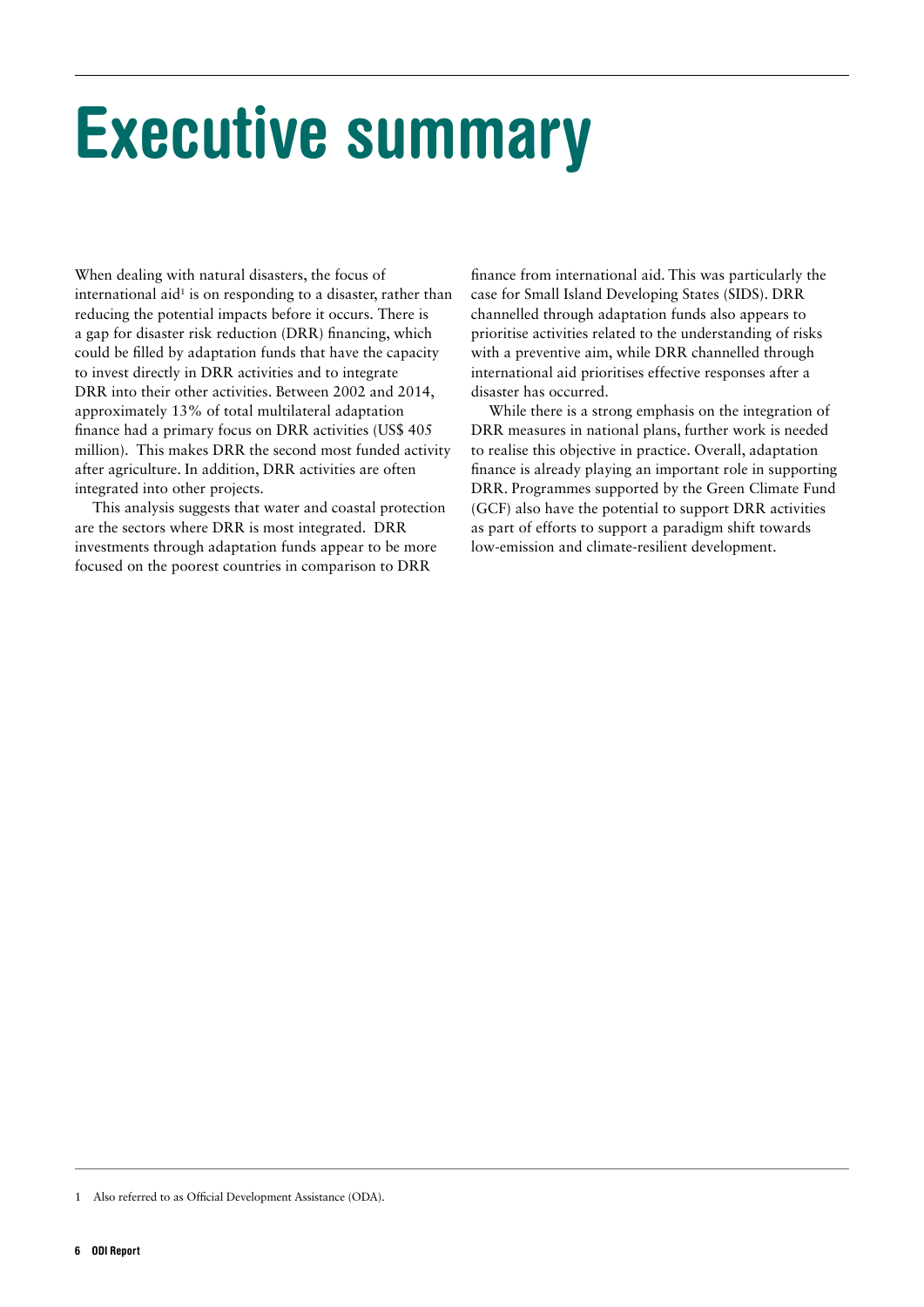## <span id="page-6-0"></span>1. Why is it important to invest in disaster risk reduction and how is this relevant to Adaptation Finance?

There is increasing evidence that investing in DRR<sup>2</sup> before a natural hazard strikes brings socio-economic benefits, including entrepreneurship and innovation (ODI, 2015). Addressing the underlying drivers of disaster risks prevents risk generation and accumulation (GAR, 2015). Investing in disaster resilience has been shown to generate a 'triple dividend' by avoiding losses once disasters occur; stimulating economic activities and innovation; and through environmental, social and economic co-benefits (ODI, GFDRR, World Bank, 2015).

Climate change is altering the frequency, intensity, extent, duration and timing of some extreme weather and climate events (IPCC, 2012) and there is evidence that most disasters in recent years have been climate related: in particular storms, extreme temperatures, droughts, forest fires and flooding (ODI, 2015). DRR efforts can be part of climate change adaptation efforts, and are supported by many adaptation funds. DRR activities include long-term risk assessments, forecasting and early warning systems.

In addition to specifically targeting DRR activities, adaptation funds, to some extent, incorporate risk reduction in their broader investments. This reflects the need to reduce risks in all investments across all sectors and, as such, should be part of any development (or non-development) initiative. For example, US\$ 6 trillion is predicted to be spent annually until 2030 on new infrastructure, such as for energy, roads, houses, schools, hospitals and other public services (NCE, 2014). If these

fail to be risk resilient investments, they will lock-in risk and could undermine sustainable development.

The need for additional DRR investment is further supported by the data. The annual number of natural disasters increased by 103% between 1991 and 2010 (Munich RE, 2013). The associated economic losses during the same period averaged US\$ 117 billion per year (Ibidem), although other estimates range from US\$ 250 - 300 billion per year (GAR, 2015). However, these estimates do not reflect the full costs associated with natural hazards, which should also take into account nonmonetary values, such as number of deaths per event and the social and psychological impacts of a shock.

The Global Assessment Report (GAR) 2015 on DRR uses the number of 'human life years' lost to measure both the direct impacts of a disaster and the indirect impacts related to forgone social and economic development. Between 1980 and 2012, 42 million life years were lost globally each year due to disasters (GAR 2015). Developing countries suffered 93% of total deaths from natural hazard related disasters between 1991 and 2010 (Watson et al., 2015). The elderly, disabled, women and children are disproportionately affected by disasters (Lovell and Le Masson, 2014).

Research to date has shown that the international community has spent relatively little on DRR. Indeed, between 1991 and 2010, for every \$100 spent on international aid, only 40 cents was spent in preventing the impact of potential disasters (Kellett and Caravani, 2013).

<sup>2</sup> This paper follows the UNISDR definition of DRR: "The concept and practice of reducing disaster risks through systematic efforts to analyse and manage the causal factors of disasters, including through reduced exposure to hazards, lessened vulnerability of people and property, wise management of land and the environment, and improved preparedness for adverse events".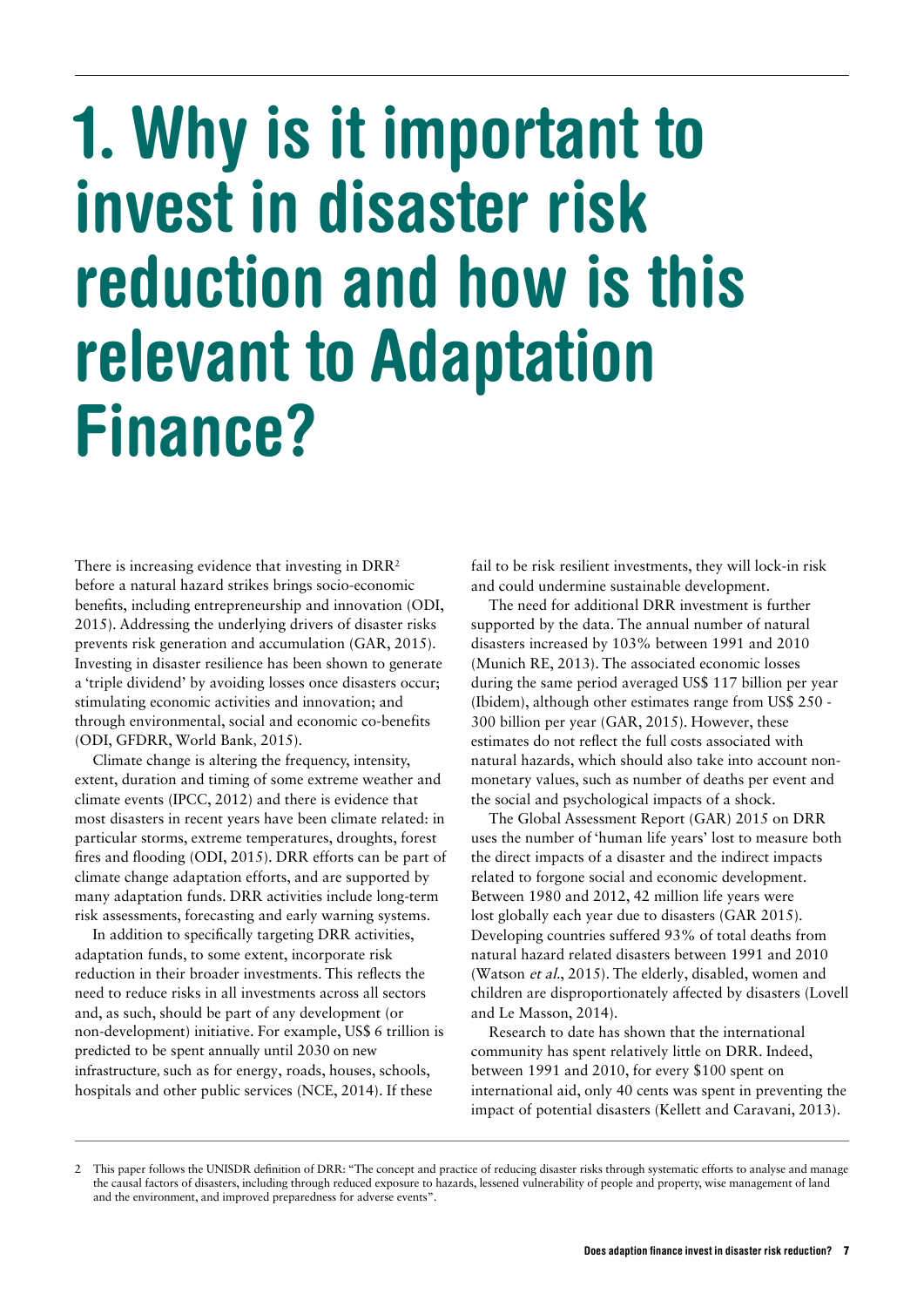Over the same period, only 13% of total international funding committed to natural disasters targeted DRR (7% of which focused on flood prevention and control), while 66% targeted emergency response, and 22% reconstruction and relief (Ibidem).

Climate finance, and in particular multilateral adaptation funds (hereinafter referred to as adaptation funds), is a relatively new source of funding for DRR and therefore little quantitative research has been conducted in this area. This paper analyses both the volume of finance that

adaptation funds direct to DRR and the extent to which DRR is integrated within their supported activities. It also assesses which regions and countries have benefitted most from DRR investments through these funds to understand whether those most in need are being targeted. Finally, the paper compares the differences in volume, distribution and focus of DRR financing channelled through adaptation funds compared to DRR financing channelled through international aid.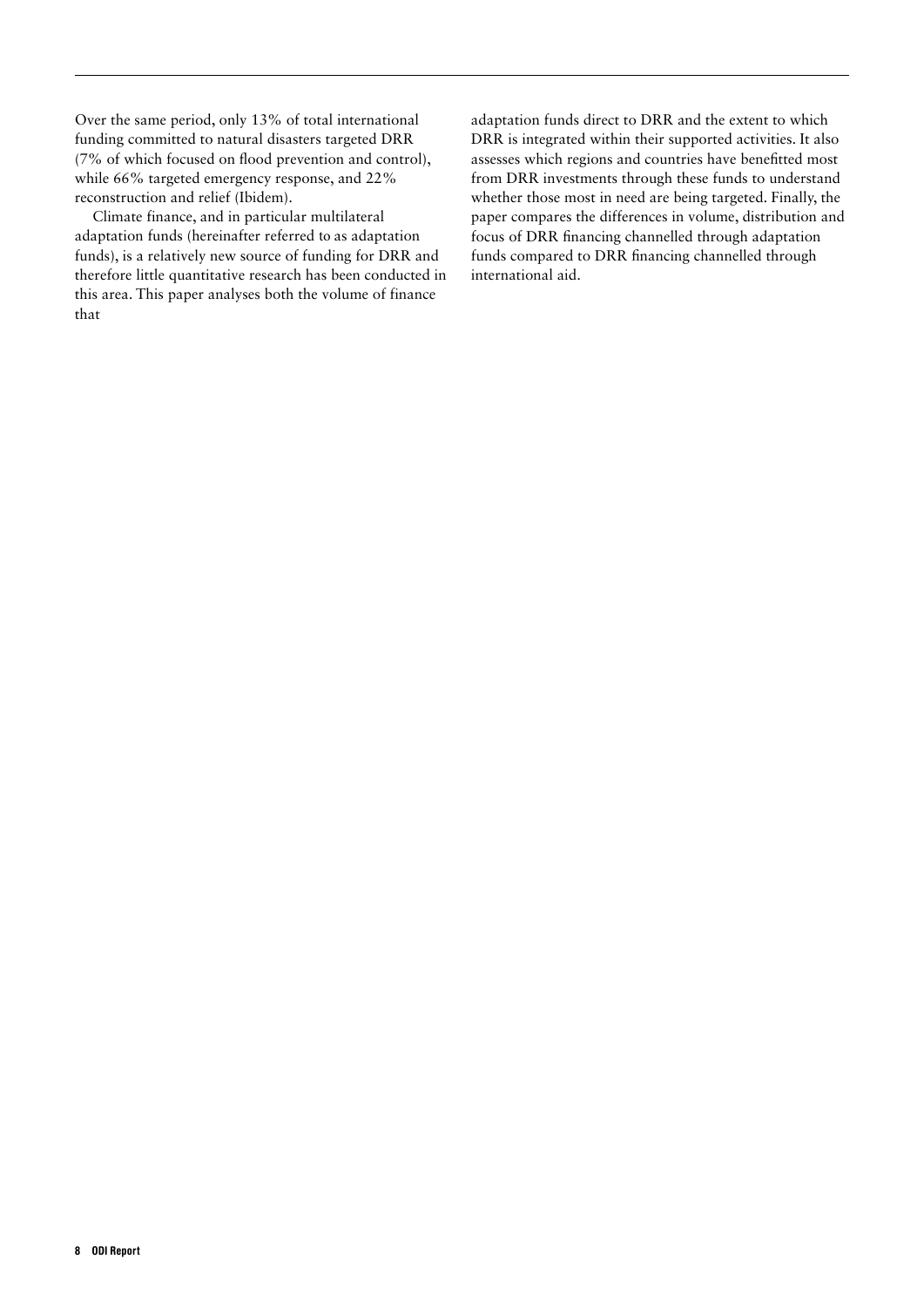### <span id="page-8-0"></span>2. The role of adaptation funds in directly supporting DRR

While adaptation to climate change requires broader activities than DRR, both agendas include similar aims and elements. These include integrating climate-related risk into development planning and generating risk management frameworks, as well as a range of hard and soft measures (Kellett *et al.,* 2014). In practice, there is often a lack of financial and institutional integration between the two agendas (Venton and La Trobe, 2008; Mitchell and Aalst, 2008). This might be explained by the fact that these agendas have very different roots. DRR funding has historically been channelled through humanitarian agencies and DRR experts tend to learn from past events and put more emphasis on community-based approaches and shortterm solutions. Adaptation to climate change, on the other hand, has been rooted in the United Nations Framework Convention on Climate Change (UNFCCC) and informed by international political negotiations on elements of adaptation to climate change, while adaptation specialists deal more with risks that have not yet manifested and so tend to take into account longer-term design strategies (Kellett *et al.,* 2014).

Nevertheless, the skills, experiences and goals of both fields have comparative advantages in terms of implementing institutions, technical capacities, and technologies deployed. They should therefore learn from each other in order to implement activities in a more effective and efficient way, capitalising on each other's specific competencies to enable a better use of scarce public resources.

All adaptation funds include a specific mandate to support DRR activities in their background documents. The types of activities supported by adaptation funds vary. The Adaptation Fund (AF) has tended to support contingency planning for droughts and floods. The Least Developed Country Fund (LDCF), Special Climate Change Fund (SCCF), Pilot Programme for Climate and Resilience (PPCR) and Global Climate Change Alliance<sup>3</sup> (GCCA) reflect a focus on mainstreaming disaster risk information, assessment tools and appropriate mitigation measures across relevant policies, and development frameworks and investment plans. The LDCF and SCCF also promote access to financial instruments for disaster risk management, including risk transfer. The Adaptation for Smallholder Agriculture Program (ASAP), which is still in the early stages of project implementation, aims to manage short and long-term climate risks and reduce losses from weather related disasters.

The GCF does not have a specific focus on DRR as a result area. However, DRR activities are relevant to the following GCF result areas: strengthening the resilience of livelihoods of people and communities; resilience of infrastructure and the built environment; ensuring health, food, and water security; and strengthening the resilience of ecosystems and ecosystem services (GCF, 2014). The GCF is yet to approve projects, and therefore cannot be included in the quantitative analysis of climate finance presented in this paper. However, the GCF has the opportunity to take a comprehensive approach to integrating DRR activities into adaptation finance. It has already made efforts to ensure that its National Designated Authorities and Focal Points liaise with national focal points for DRR, with support from UNISDR.

The reduction of risks caused by natural hazards is an important priority for all<sup>4</sup> adaptation funds. The next section will discuss the extent to which the financial support provided by these funds reflects this in practice.

<sup>3</sup> The funds listed here all exclusively target adaptation, apart from the GCCA, which is a multi-thematic initiative with a particular focus on adaptation.

<sup>4</sup> ASAP has not yet approved any projects that specifically support DRR activities, although many of its multi-sectorial projects include a DRR component, hence its inclusion in this analysis.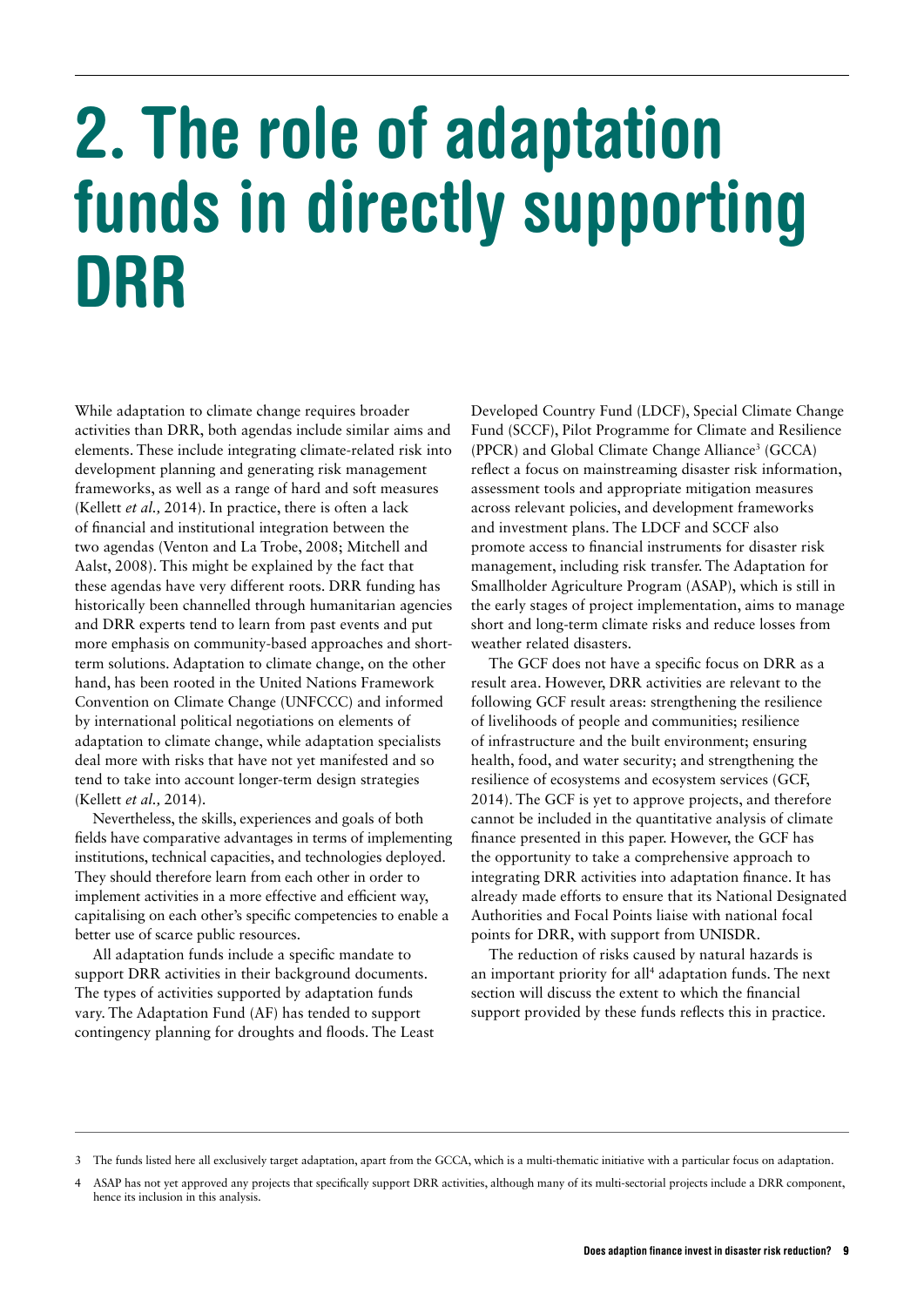#### <span id="page-9-0"></span>Table 1: Adaptation funds and DRR support at a glance

| <b>Adaptation fund</b>                                   | Year<br>operational | <b>Managed by</b>                                               | <b>Total approved</b><br>amount<br>$(US$$ mn $)$ | <b>Total number</b><br>of projects<br>approved | Approved<br>amount for DRR<br>$(US$$ mn $)$ | Number of<br>approved<br><b>DRR</b><br>projects |
|----------------------------------------------------------|---------------------|-----------------------------------------------------------------|--------------------------------------------------|------------------------------------------------|---------------------------------------------|-------------------------------------------------|
| Adaptation for Smallholder Agriculture<br>Program (ASAP) | 2012                | International Fund<br>for Agricultural<br>Development<br>(IFAD) | 190.91                                           | 21                                             | 0.00                                        | $\mathbf 0$                                     |
| Adaptation Fund (AF)                                     | 2009                | <b>Adaptation Fund</b><br>Board (AFB)                           | 247.31                                           | 41                                             | 16.40                                       | 3                                               |
| Global Climate Change Alliance (GCCA)                    | 2008                | European<br>Commission (EC)                                     | 157.25                                           | 50                                             | 33.66                                       | 3                                               |
| Least Developed Country Fund (LDCF)                      | 2002                | Global<br>Environment<br>Facility (GEF)                         | 602.43                                           | 199                                            | 147.67                                      | 27                                              |
| Pilot Program for Climate and Resilience<br>(PPCR)       | 2008                | The World Bank<br>(WB)                                          | 700.17                                           | 79                                             | 187.99                                      | 11                                              |
| Special Climate Change Fund (SCCF)                       | 2002                | Global<br>Environment<br>Facility (GEF)                         | 243.73                                           | 61                                             | 19.71                                       | 8                                               |
| Total                                                    |                     |                                                                 | 2,141.80                                         | 451                                            | 405.42                                      | 52                                              |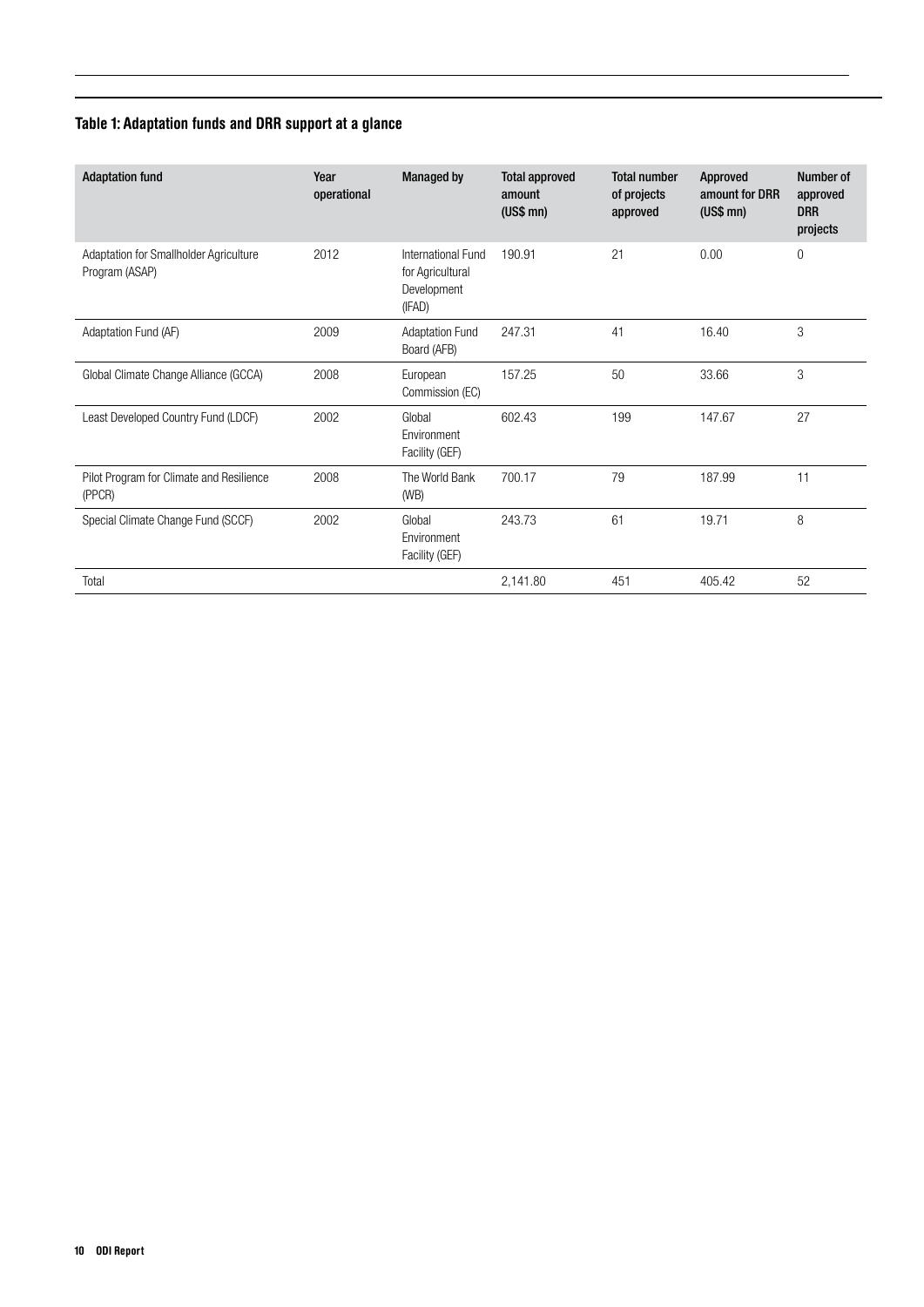# <span id="page-10-0"></span>3.Methodology

The analysis that follows draws from a number of datasets. Climate finance data<sup>5</sup> comes from the ODI-HBF Climate Funds Update (CFU) website<sup>6</sup>, an independent platform that tracks and monitors the flows of every multilateral climate fund, from the point when donors pledge funding to when funds release funding to implementing agencies for projects aimed at adaptation and mitigation in developing countries. We reviewed all the adaptation projects approved between 2002 and 2014 by dedicated adaptation funds, and categorised them using OECD sectorial classification<sup>7</sup> (OECD, 2015) on the basis of their project descriptions. Where this was unclear or unavailable, categorisation was based on the review of project documents. DRR projects are those described by the OECD as 'Disaster Prevention and Preparedness' and are defined as 'Disaster risk reduction activities (e.g. developing knowledge, natural risks cartography, legal norms for construction); early warning systems; and emergency contingency stocks and contingency planning, including preparations for forced displacement.'

In order to analyse the extent to which DRR has been integrated into other sectors by these funds, we also looked at numerous multi-sectorial projects approved by these funds to identify possible DRR components (e.g. where DRR was identified as one of the key words in the relative project description). This analysis presents an indicator of the overall level of integration of DRR into wider adaptation finance. The sector where DRR appears most integrated among multi-sectorial projects was established on the basis of the prioritised sector described in the project summaries.

There is a tension in the classification of financing for DRR activities. On the one hand, DRR is, and should be, a crosscutting component of adaptation finance. On the other hand, in order to quantify and track the amount of financing allocated to it, we need to classify it as a category of activity in and of itself. This reflects a broader trade-off between the need to track DRR finance in order to identify the main gaps and suggest a better allocation of choices, and the need to mainstream DRR in investment decisions.

All climate finance data is reported in US\$ million and is cumulative from 20068 to 2014. It refers to 'approved' finance, which represents 'funds that have been officially approved and earmarked to a specific project or programme' (CFU notes), rather than the year it was released from funds. The majority (76%) of multilateral adaptation finance is delivered in the form of grants. The analysis on DRR channelled through Official Development Assistance (ODA) uses a database of DRR finance prepared by Kellett and Caravani (2013). The database is an amended version of the Disaster Aid Tracking (DAT) database, which includes emergency response, reconstruction and rehabilitation, and disaster preparedness and prevention combined with flood prevention and control. This last category is the one used to define DRR finance in this analysis. This dataset covers 1991 – 2010 and therefore has a five-year crossover period with climate finance data. Therefore, the comparisons between the two datasets (e.g. climate finance and ODA) should take into account the different time periods. Other data sources are referenced in the text, where appropriate.

2006 was the first year where a DRR project was approved by an adaptation fund.

<sup>5</sup> Information on the methodology and details of CFU data is available at www.climatefundsupdate.org/about/data-figures-notes

<sup>6</sup> The data was accessed in April 2015, which reflects data up to date as of March 2015.

<sup>7</sup> Based on the following list: www.oecd.org/dac/stats/documentupload/2012%20CRS%20purpose%20codes%20EN\_2.pdf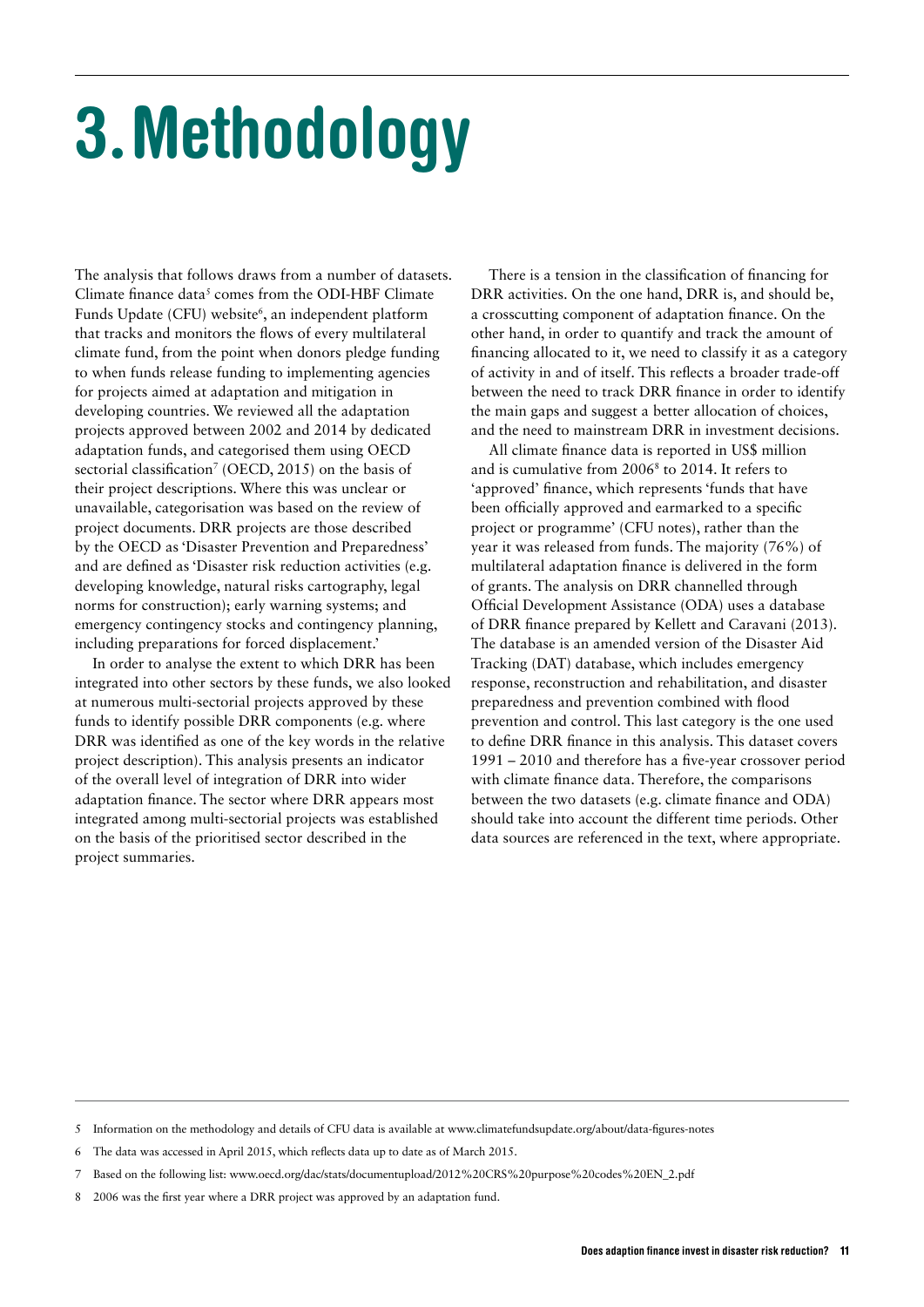## <span id="page-11-0"></span>4.Multilateral adaptation finance targeted at DRR (2006-2014)

Between 2002 and 2014, the majority of adaptation finance (35%, US\$ 1.07 billion) was approved for multi-sectorial activities (Figure 1), which reflects the fact that adaptation objectives are heavily interlinked within various sectors. The next section will analyse in more depth the nature of these activities to understand how DRR is integrated.

Agriculture received the largest share of adaptation finance approved for a single sector, in particular promoting climate resilient agriculture. It received 19% of multilateral adaptation finance (US\$ 584 million),

followed by 16% for 'unknown', where there was not enough publicly available information to categorise the project to a certain sector. Disaster Prevention and Preparedness (corresponding to DRR) has the second largest share at 13% (US\$ 404 million), followed by water and sanitation activities (10%, US\$ 304 million). Given the complementary nature of DRR activities, the volume of finance targeted at DRR is likely to be higher than US\$ 404 million. As discussed in later sections, DRR activities are deeply interrelated with various adaptation sectors and



#### Figure 1: Adaptation finance by sector

- Multisector
- **Agriculture**
- Unknown
- Disaster Prevention and Preparedeness
- **Water and sanitation**
- Other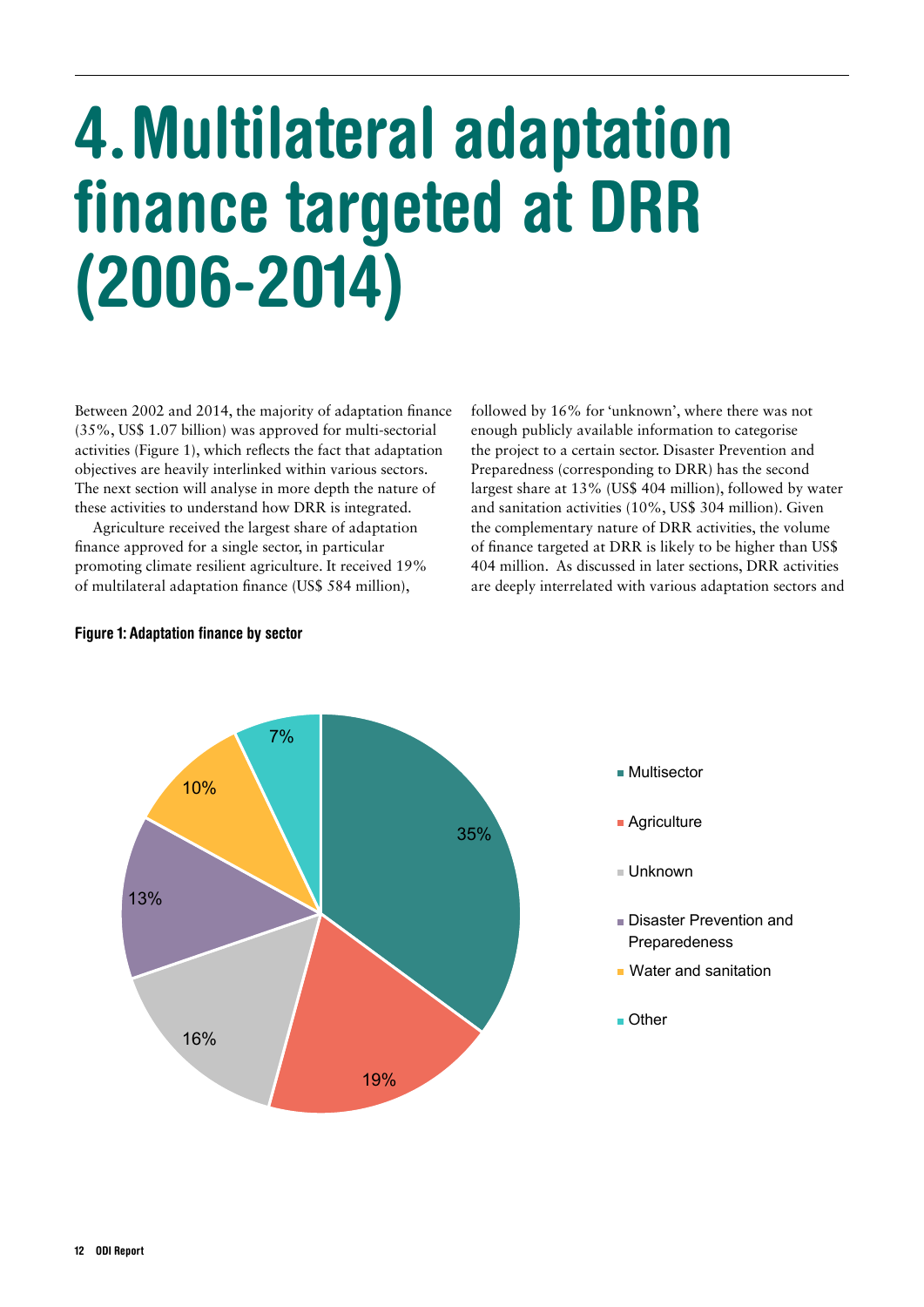

<span id="page-12-0"></span>

thus projects may include a DRR component and financial resources allocated to it.

The PPCR is the biggest adaptation fund with almost US\$ 900 million approved to date, 21% of which was allocated to specifically support DRR, making it the fund with the biggest share of finance for DRR (Figure 2). It is followed by the LDCF, with a total of US\$ 750 million approved, 20% of which is for DRR. The AF and SCCF, both having approved almost US\$ 300 million of adaptation finance, direct a relatively smaller share to DRR (6% and 7% respectively). Finally, the GCCA, with the smallest total adaptation finance approved (almost US\$ 200 million), targets a relatively high share (18%) of this funding to DRR.

According to the four priorities<sup>9</sup> established through the Sendai Framework for Disaster Risk Reduction (WCDRR, 2015), adaptation funds have mainly invested in *disaster risk reduction for resilience* (Figure 3). This includes hard and soft investments, land use and water management, infrastructure conservation (including natural), construction, reconstruction and retrofitting for economic, social, cultural and environmental resilience (including poverty alleviation programmes, social protection, basic service provision). They also have not funded any projects focussed on Priority 2 and Priority 4.

DRR channelled through ODA prioritised enhancing disaster preparedness for effective response, and to Build Back Better in recovery, rehabilitation and reconstruction (Watson et al., 2015). The focus of international aid is therefore on responding to a disaster after the event, rather than reducing the potential impacts before it occurs. This highlights an emerging role for adaptation funds in investing in activities that genuinely reduce risk. Understanding disaster risk, which includes knowledge and information generation and management (e.g. vulnerability assessments, CBA and economic assessments, information

systems), research, innovation, and technology transfer, is the second priority shared by both adaptation funds and the DRR community. The box below provides more detail on DRR projects funded through adaptation funds.

#### 4.1 Integrating climate risks into multisectorial projects

As we are aiming for a world where disaster risk reduction is taken into account across all investment decisions, a way to assess whether this is happening at a micro scale within the adaptation multilateral climate funds is to see whether these funds integrate DRR into their multi-sectorial projects.

Multi-sectorial activities, as already shown, are an important part of adaptation finance, receiving 35% (US\$ 1.07 billion) of total adaptation finance. This paper has used an analysis of these projects as a proxy for the overall level of integration of DRR into adaptation finance. Multi-sectorial projects have a clearer distinction in the allocation of finance between different activities, so we can understand the primary focus of the project, and the extent to which DRR activities are integrated.

However, this is by no means a perfect estimate, as projects with a single sectorial focus may integrate DRR activities in a different way to multi-sectorial projects.

It is difficult to estimate the DRR funding that is integrated into multi-sectorial activities. However, an initial analysis $10$ of publicly available information suggests that about US\$ 72 million has been approved as DRR components of multisectorial projects (Figure 4). This amounts to about 7% of total multi-sectorial activities supported by adaptation funds. However, about 35% of multi-sectorial projects by number include a DRR element. This suggests that consideration of DRR within multi-sectorial investments may be higher than the funding allocation estimates suggest. As adaptation and DRR are so interrelated, it is difficult to find an adaptation

<sup>9</sup> Based on the 51 projects coded on CFU as DRR relevant.

<sup>10</sup> See Methodology section for more details.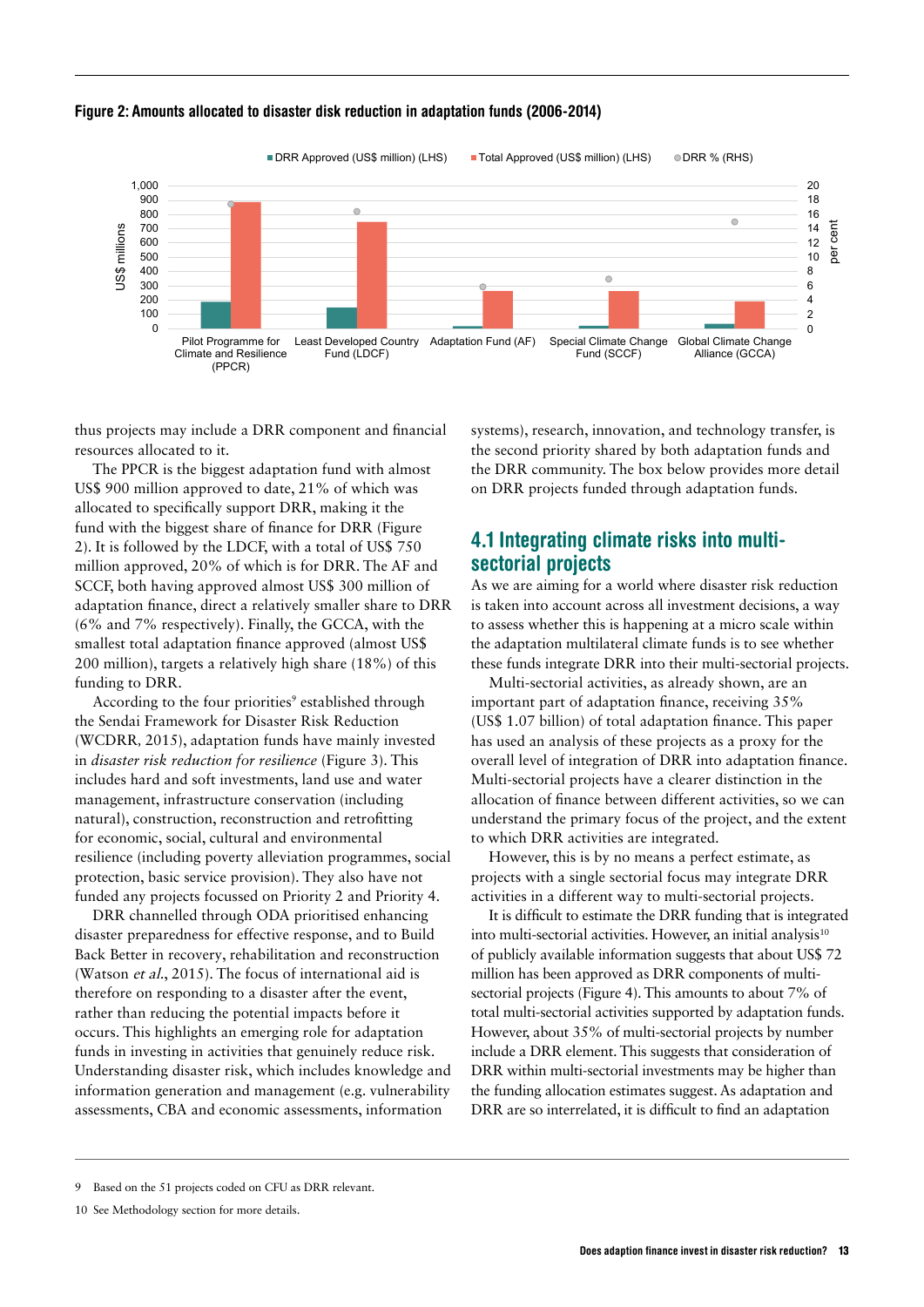#### <span id="page-13-0"></span>Figure 3: Number of DRR projects financed via adaptation funds compared to those financed via Official Development Assistance (ODA)



Sendai Framework priority areas:

1. Understanding disaster risk

2. Strengthening disaster risk governance to manage disaster risk

3. Understanding disaster risk and Investing in disaster risk reduction for resilience

4. Enhancing disaster preparedness for effective response, and to "Build Back Better" in recovery, rehabilitation and reconstruction.

*\*Based on the 51 projects coded on CFU as DRR relevant.*

*\*\*Based on a randomised sample of 100 DRR projects (3%) funded by development assistance between 1991 and 2010.*

#### Box 1: Climate finance projects that fund DRR

A total of 51 projects amounting to US\$ 405.42 million are categorised on the Climate Funds Update database as in direct support of DRR activities. The majority of DRR funding is provided in the form of grants (76%) with the remaining 24% as concessional loans. At an average project size of US\$ 7.95 million, they range from less than US\$ 1 million to US\$ 40 million each.

- **•** Small projects (up to US\$ 5 million) target mainly Sub-Saharan countries. The LDCF and SCCF are the most active, and all finance is as grants. Projects mainly focussed on *Understanding Disaster Risk*. They include building local capacity to utilise climate information for responding to climate hazards; or strengthening climate information and early warning systems to reduce disaster risk impacts; and enhancing the capacity of vulnerable coastal communities to address the risk of climate change and extreme weather events.
- Medium sized projects (US\$ 5 15 million) are supported by all adaptation funds, but mainly the LDCF, covering all regions. 12% are provided as concessional loans, and the remaining 88% as grants. They focus on both *Understanding Disaster Risk* and on *Investing in disaster risk reduction for resilience.* As with small projects, the former supports enhancing capacity to monitor climate risks and to use that knowledge to reduce disaster risks. The latter are more sector specific, such as investments in water infrastructure, but are often complemented with capacity building components. One LDCF project in Samoa targets efficient integration and management of adaptation and DRR into national development planning and programming. This is the only project that aims to integrate both adaptation and DRR into national plans.
- 11 these areas are 1. Understanding disaster respectively are in the theoretical disaster risk as  $\alpha$ . Investing  $\alpha$ improvements. Interestingly, these large-scale projects are mainly targeting SIDS such as St. Lucia, Dominica, **•** Large projects (US\$ 15 – 40 million) are all funded by the PPCR, half as concessional loans and half as grants. They focus on *Investing in disaster risk reduction for resilience* to build resilient infrastructure including coastal Vanuatu and Grenada.

*Source: CFU projects list and project documents.*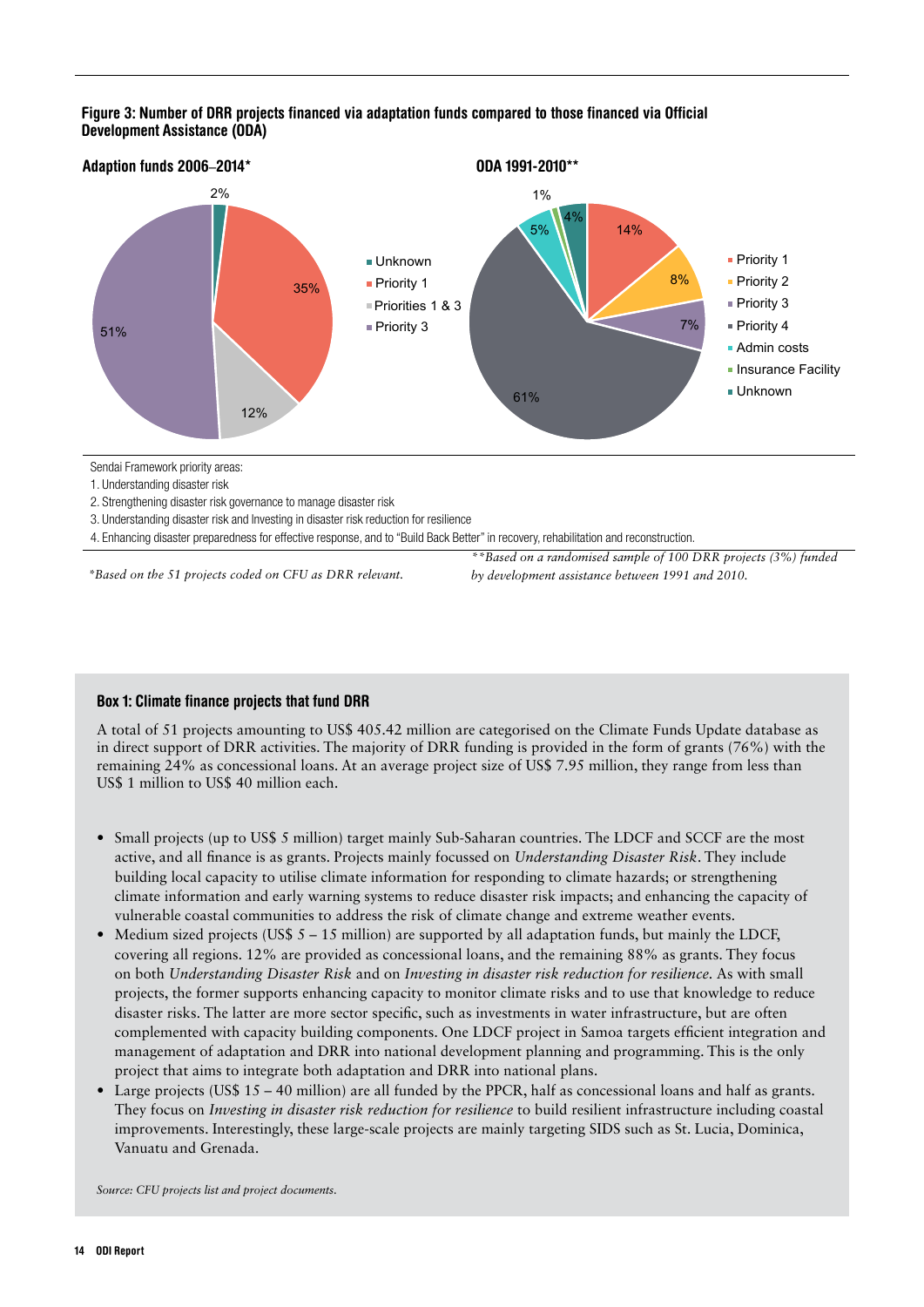<span id="page-14-0"></span>

project that is entirely divorced from DRR. However, it is possible to identify adaptation funds and sectors where DRR appears best integrated.

The SCCF, which targets a relatively low share of adaptation finance specifically at DRR, does widely integrate DRR in its multi-sectorial activities. The PPCR by contrast has limited attention to DRR in its multi-sectorial activities. However, it should be noted that for many PPCR programmes it was not possible to establish an exact amount directed to DRR, which partially explains this finding.

The majority (65%) of the multi-sectorial projects with a DRR component used this component to *Understand Disaster Risk,* indicating that most project managers see DRR as a 'soft' <sup>11</sup> component used to assess risks through studies to complement other more technical adaptation activities. Instead, DRR specific projects tend to invest directly in increasing resilience to disasters and climate change impacts.

Figure 5 offers an indication of the sectors where DRR has been prominently integrated with adaptation efforts,<sup>12</sup> namely water and coastal protection.

<sup>11</sup> 'Soft' measures include those based on studies and analysis, as opposed to 'hard' measures, where their implementation requires technology or other technical outputs.

<sup>12</sup> The chart reveals sectors that appear to be prioritised, but in most cases this is also complemented by activities from other sectors.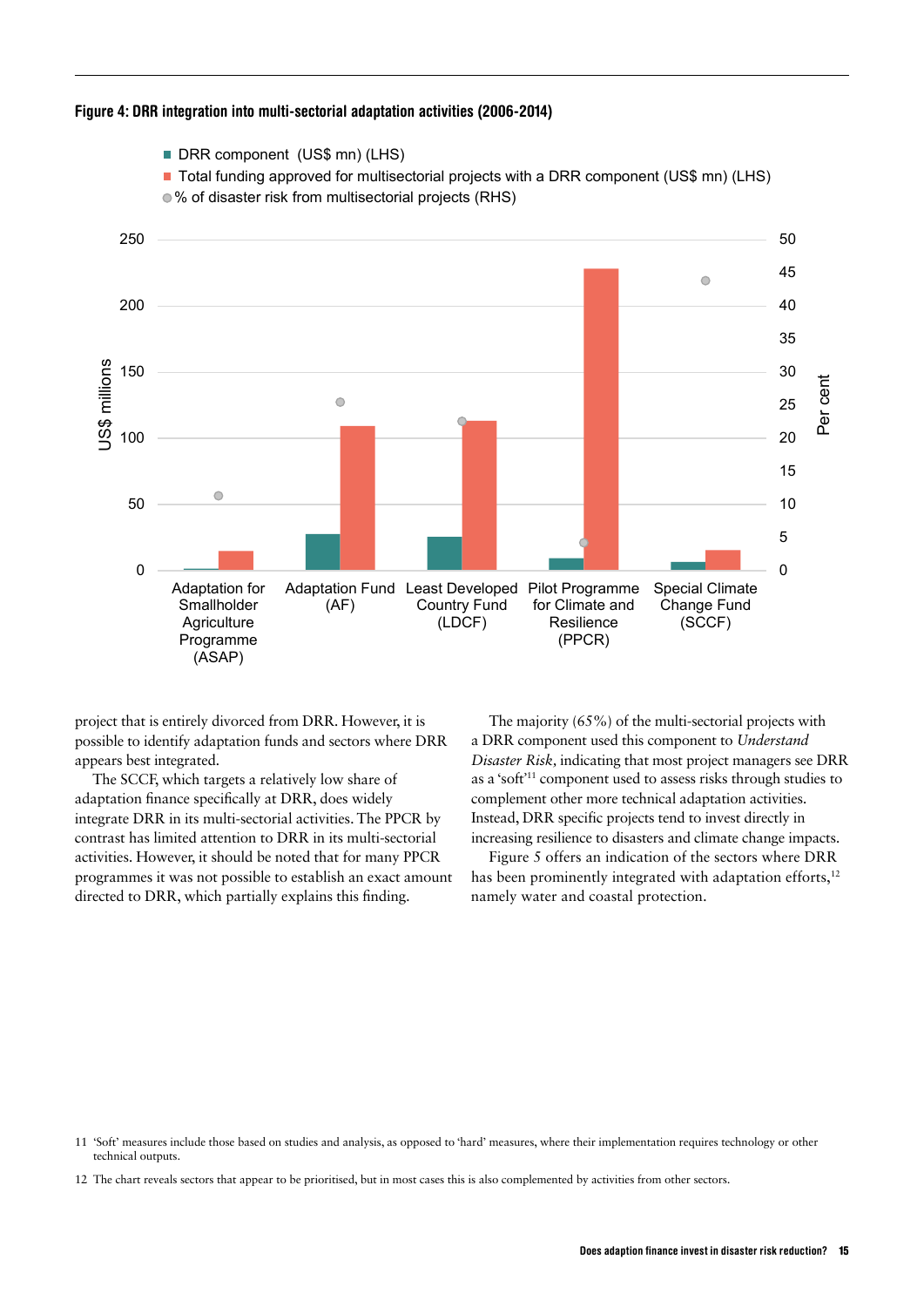

#### <span id="page-15-0"></span>Figure 5: Prioritised sectors where DRR is most integrated in multi-sectorial activities (2006-2014)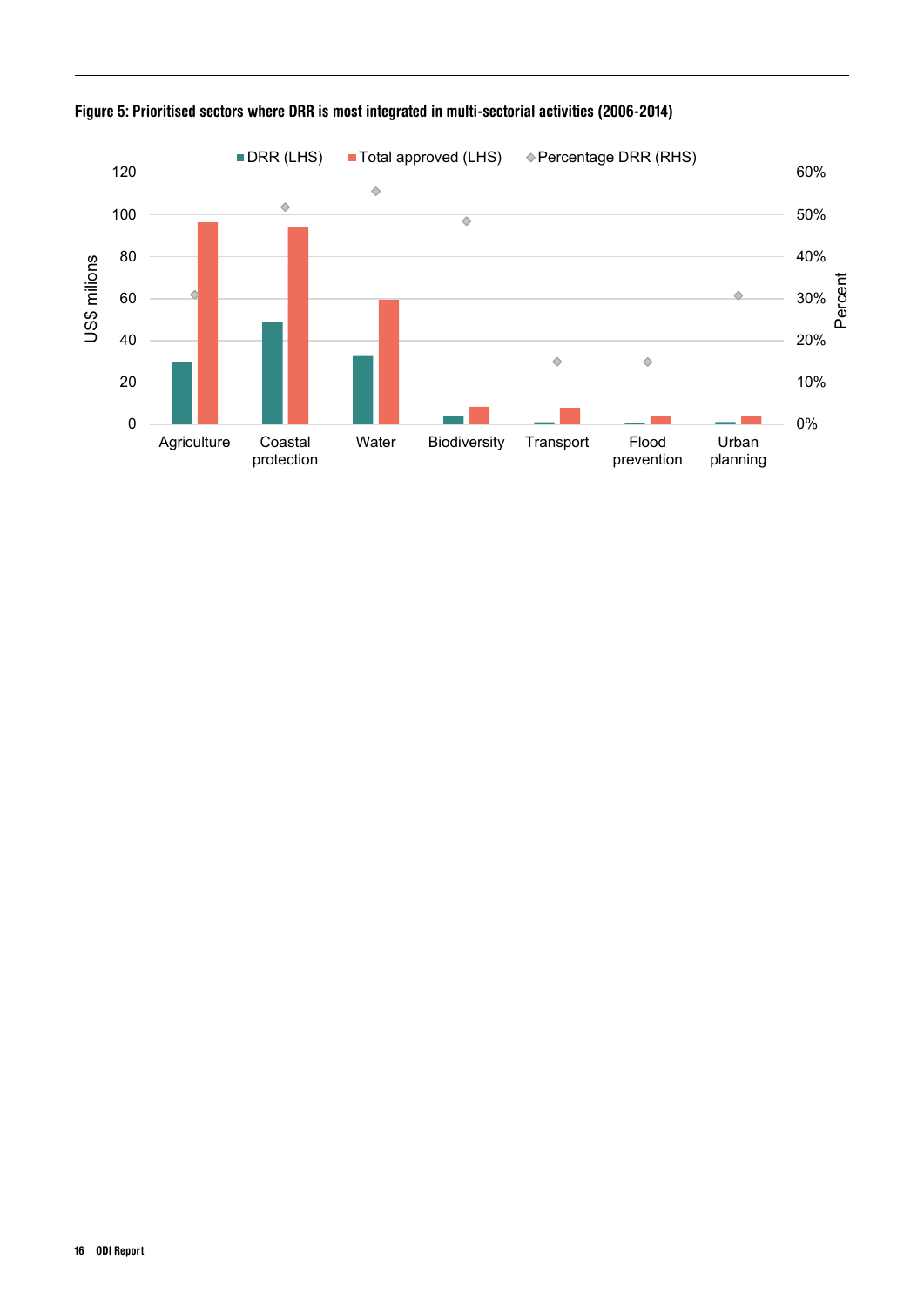## <span id="page-16-0"></span>5.Who has benefitted from DRR investment through adaptation funds?

DRR finance through adaptation funds has been allocated fairly evenly across the different regions (Figure 6). Sub-Saharan Africa is the region that receives most DRR support; followed by Latin America, the Pacific and South Asia; and finally the Middle East and North Africa. This uniformity of funding allocation is not, however, reflected across countries, where the top 10 recipients of adaptation finance for DRR receive more than half of total DRR finance.

Low-income countries have not been prioritised in DRR funding channelled through international aid, with only 0.09% allocated to them (Kellett and Caravani, 2013). By contrast, low-income countries receive 46% of DRR funding channelled through adaptation funds (Figure 7). This, however, reflects wider adaptation finance

priorities and trends, which focus on low-income countries, particularly as some of these funds have the mandate to support LDCs, as in the case of the LDCF. By contrast, funds that aim to mitigate climate change by reducing GHG emissions tend to target middle income countries where emissions are growing fastest (CFU, 2015).

#### 5.1 DRR recipients

Six out of the 10 top recipients of DRR finance through adaptation funds, namely Bangladesh, Nepal, Niger, Vanuatu, Bhutan, and Cambodia also rank amongst the top 50 most vulnerable countries to climate change (Figure 8). Niger ranks amongst the top 10. When looking at



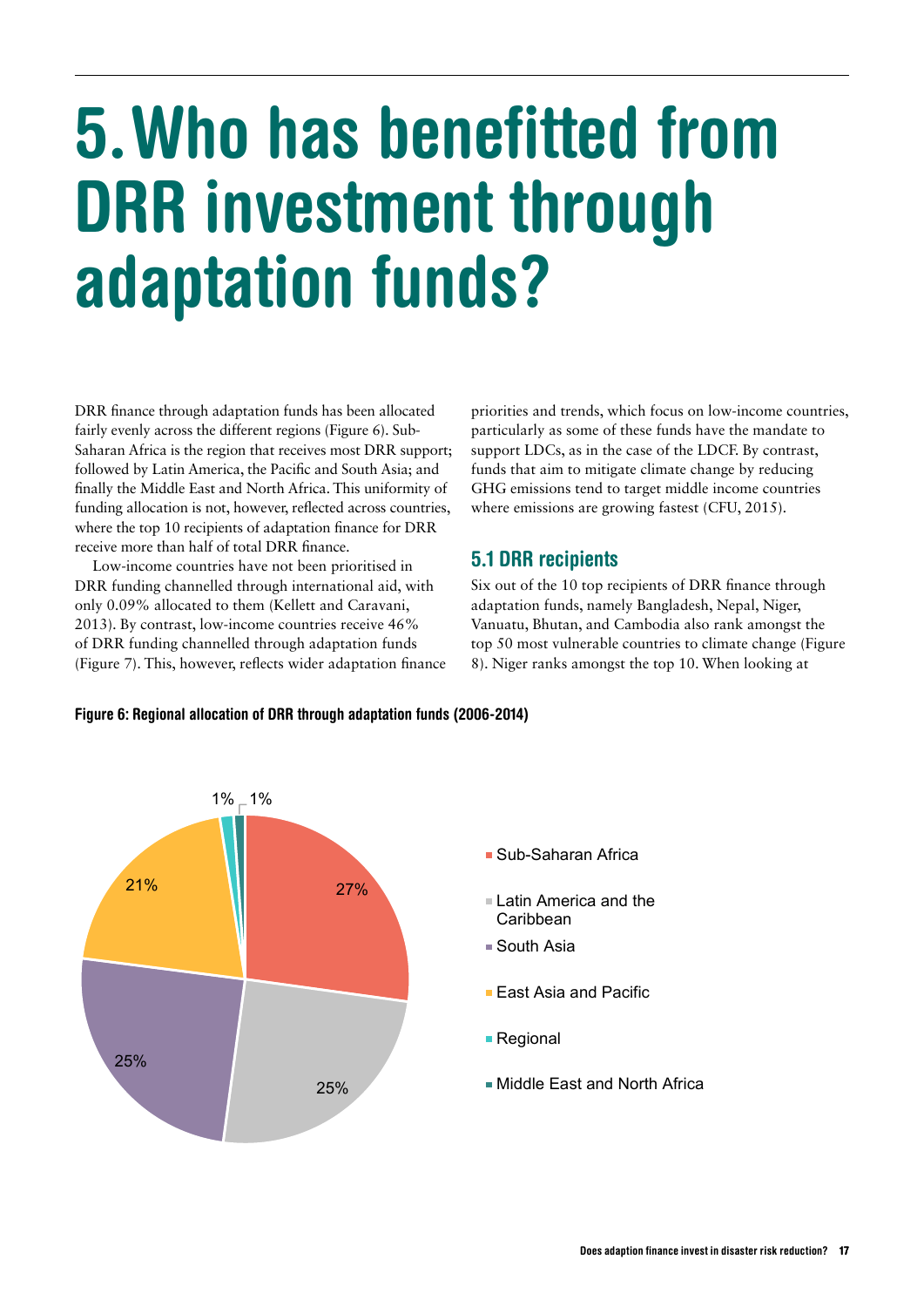#### <span id="page-17-0"></span>Figure 7: Allocation of DRR finance through adaptation funds by country income level (2006-2014)



countries with the highest number of deaths caused by natural disasters, Bangladesh, which is the top recipient of DRR finance through adaptation funds, is also amongst the top 10 countries: 6,500 deaths between 2006 and 2011 (EMDAT 2015 data).

94% of DRR funding through adaptation funds is directed at Least Developed Countries (LDCs), Small Island Developing States (SIDS) or fragile states (Figure 9). This is specific to DRR funding as when looking at the rest of adaptation finance, about 75% of it targets mainly LDCs and fragile states. This shows that the specific added value of DRR funding is its targeting of SIDS, which do not receive much funding from the remaining adaptation finance.

- **Low-income economies**
- Upper-middle income economies
- **Lower-middle income** economies
- **Regional**
- **Unknown**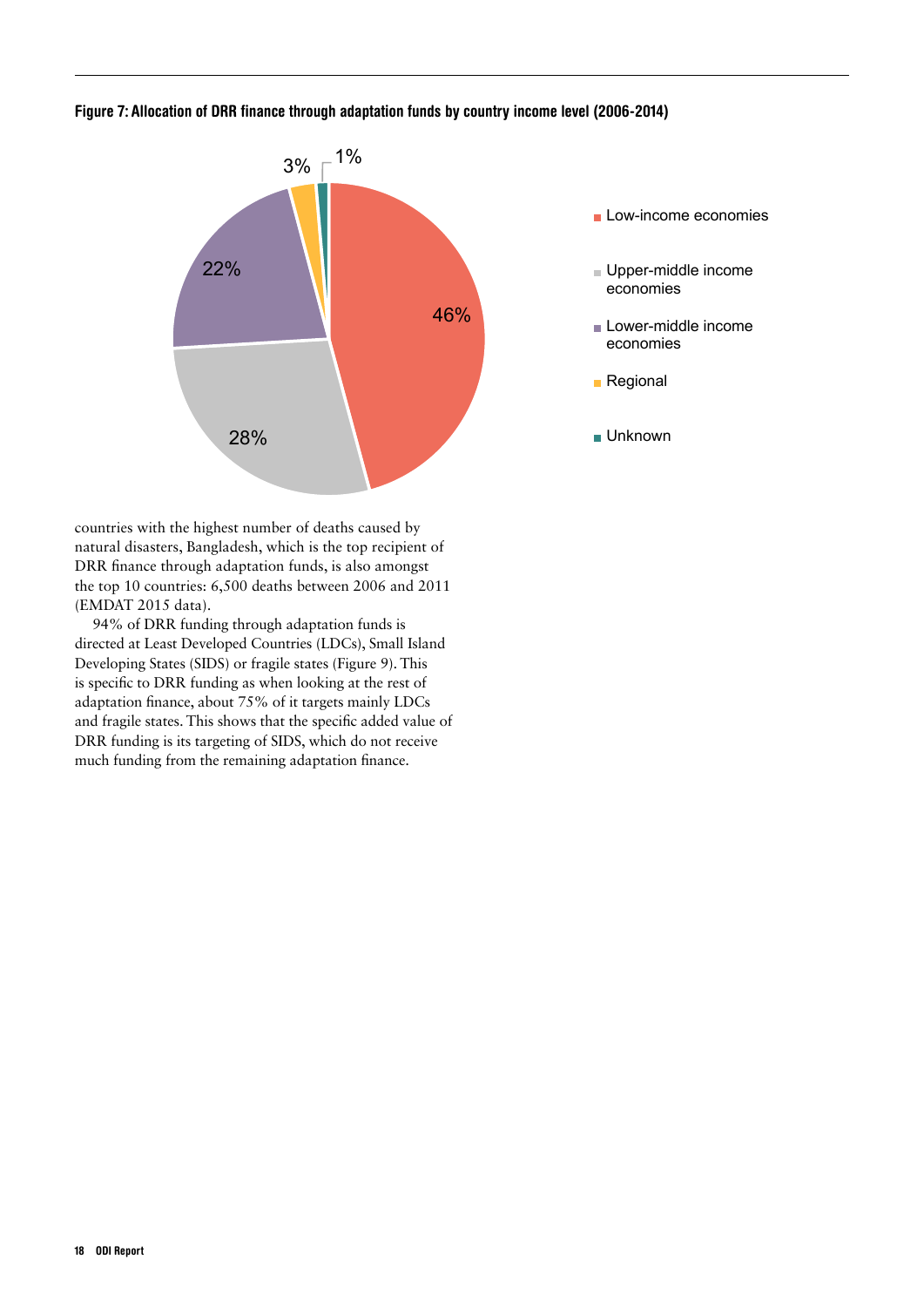

Figure 8: Top recipients of DRR finance and their vulnerability ranking (low number = high vulnerability) (2006-2014)

Figure 9: Categories of DRR recipient countries (2006-2014)





- SIDS
- ■LDC
- SIDS, LDC
- Other
- **SIDS, LDC, Fragile**
- SIDS, Fragile
- Fragile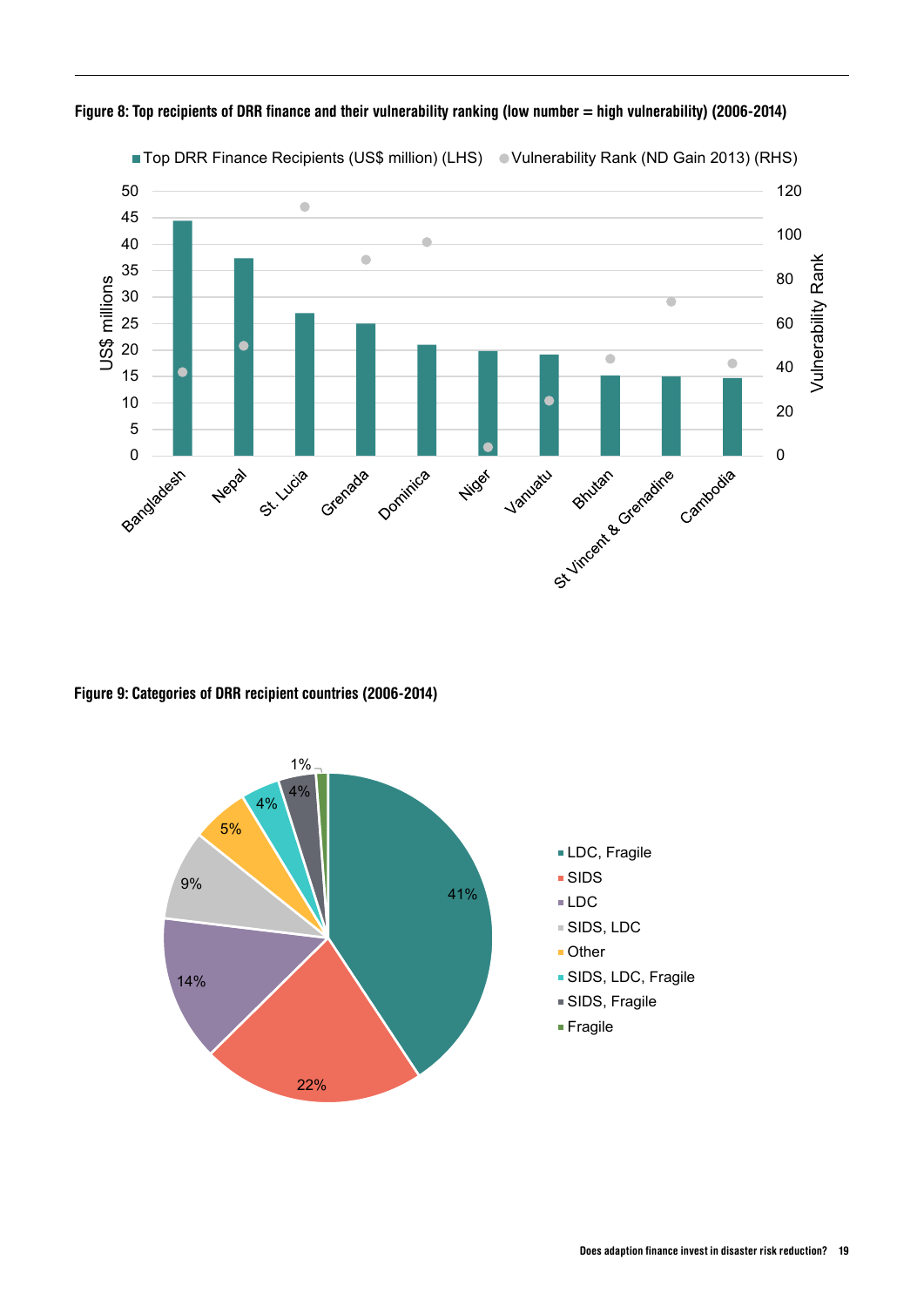## <span id="page-19-0"></span>Conclusions

Climate change is altering the frequency and intensity of natural disasters. The nature of the activities needed to reduce disaster risks are strongly linked to the investments needed to support adaptation. This suggests that adaptation funds can play an important role in DRR.

There is a clear need to invest in DRR, particularly in the context of climate change. Economic and noneconomic losses have increased over the last twenty years as a result of natural disasters. Increasing evidence shows that DRR investments generate wider socio-economic benefits for countries and their people.

The reduction of risks related to climate change is an important priority for all adaptation funds. Between 2002 and 2014 about 13% of total multilateral adaptation finance targeted DRR (US\$ 404 million). Excluding multisectorial and unknown projects, DRR activities are the second most funded after those relating to agriculture.

DRR channelled through adaptation funds appear to prioritise activities related to the understanding of risks, with a preventive aim; while DRR channelled through international aid prioritises effective responses, after a disaster has occurred.

Water and coastal protection are the sectors where DRR dimensions appear to have been most integrated. Further analysis is needed to verify the level of DRR integration within agriculture, which this study suggests has been relatively low. Given the vulnerability of the agricultural

sector to climate-induced disasters such as drought and flooding, there may be opportunities for adaptation funds to do more to support DRR in the agricultural sector.

DRR investments through adaptation funds appear to have focused more on the poorest countries compared to DRR from international aid. The needs of SIDS have been a particular area of focus, given that they are severely affected by natural disasters.

Many donors express a goal of seeking to help countries incorporate both DRR and adaptation into national development plans and strategies. However, our review suggests that so far adaptation funds have played a relatively minor role in such efforts: there may be potential to strengthen such dimensions, including in supporting countries to complete National Adaptation Plans.

Overall, our analysis suggests that adaptation finance is already playing a crucial role in supporting disaster risk reduction in some of the poorest countries and those most vulnerable to climate change. DRR considerations are both integrated in other adaptation activities, and are occasionally stand-alone programmes that target climate related risk. The role of the GCF in supporting the nexus between adaptation to climate change and disaster risk reduction remains to be seen, but there is huge potential for it to support a more systematic focus on these linkages through its programming efforts.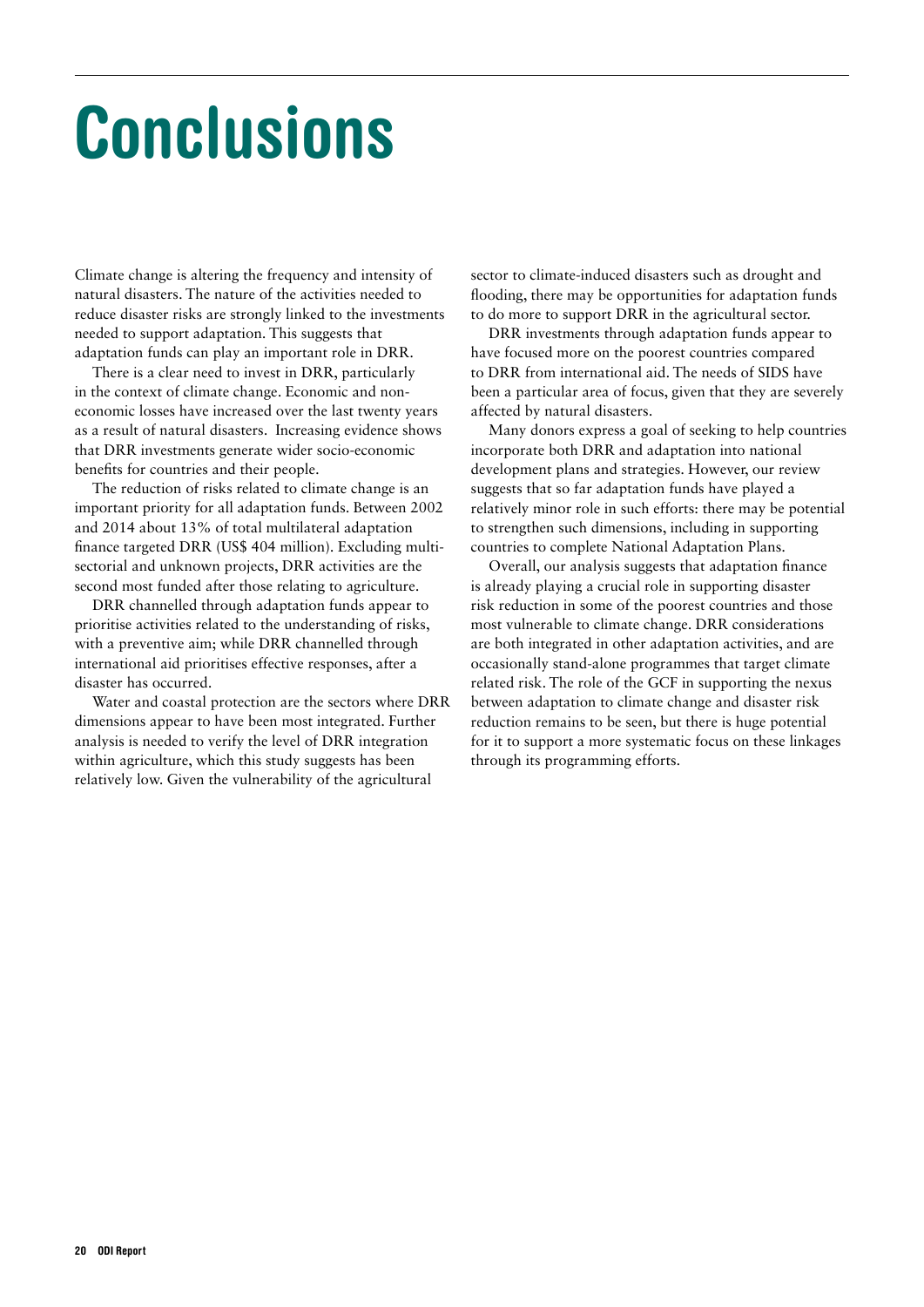### <span id="page-20-0"></span>References

- Climate Funds Update (CFU) (2015). Overseas Development Institute and Heinrich Böll Foundation. Data available at: [www.climatefundsupdate.org](http://www.climatefundsupdate.org)
- EM-DAT (2015). The International Disaster Database. Centre for Research on the Epidemiology of Disasters CRED. Data available at: <http://www.emdat.be/database>
- Global Assessment Report (GAR) (2015). *Making Development Sustainable: The Future of Disaster Risk Management.*  New York: United Nations.
- Intergovernmental Panel on Climate Change (2012). *Managing the Risks of Extreme Events and Disasters to Advance Climate Change Adaptation. A Special Report of Working Groups I and II of the Intergovernmental Panel on Climate Change.* Cambridge: Cambridge University Press.
- Kellett, J. and Caravani, A. (2013). *Financing Disaster Risk Reduction: A 20 Year Story of International Aid.* London: Overseas Development Institute.
- Kellett, et al. (2014). *Financing disaster risk reduction: towards a coherent and comprehensive approach.* London: Overseas Development Institute and United Nations Development Programme.
- Lovell, E. and le Masson, V. (2014) Equity and inclusion in disaster risk reduction: building resilience for all. London: Overseas Development Institute and Climate & Development Knowledge Network.
- Mitchell, T. Aalst, M. and Villanueva, P. S. (2008). *Assessing Progress on Integrating Disaster Risk Reduction and Climate Change Adaptation in Development Processes.* Strengthening Climate Resilience Discussion Paper 2. London: Overseas Development Institute

Munich Re (2013). *Natural Catastrophes 2013: Analyses, assessments, positions*. Munich: Munich Re Group.

- New Climate Economy (NCE) (2014). *The New Climate Economy Report*. Washington DC: The Global Commission on the Economy and Climate.
- Notre Dame Global Adaptation Index (ND GAIN) (2015). University of Notre Dame Global Adaptation Index (ND-GAIN). Data available at: [index.gain.org](http://index.gain.org/)
- Organisation for Economic Co-operation and Development (OECD) (2014). *The List of CRS Purpose Codes*. Data available at: www.oecd.org/dac/stats/documentupload/2012%20CRS%20purpose%20codes%20EN\_2.pdf
- Tanner, T. et al. (2015). *Unlocking the 'triple dividend' of resilience: Why investing in disaster risk management pays off*. Interim Policy Note. London: Overseas Development Institute, Global Facility for Disaster Reduction and Recovery, World Bank.

Venton, P. and La Trobe, S. (2008). *Linking climate change adaptation and disaster risk reduction*. Tearfund.

Watson, C. et al. (2015). *Finance for Reducing Disaster Risk: 10 things to know.* London: Overseas Development Institute and United Nations Development Programme.

World Bank (WB) (2015). World Bank Indicators. Data available at: [data.worldbank.org/indicator](http://data.worldbank.org/indicator)

World Conference on Disaster Risk Reduction (WCDRR) (2015). Third United Nations World Conference on Disaster Risk Reduction. Sendai, Japan, 14-18 March 2015. Agenda item 11. Adoption of the final outcomes of the Conference.